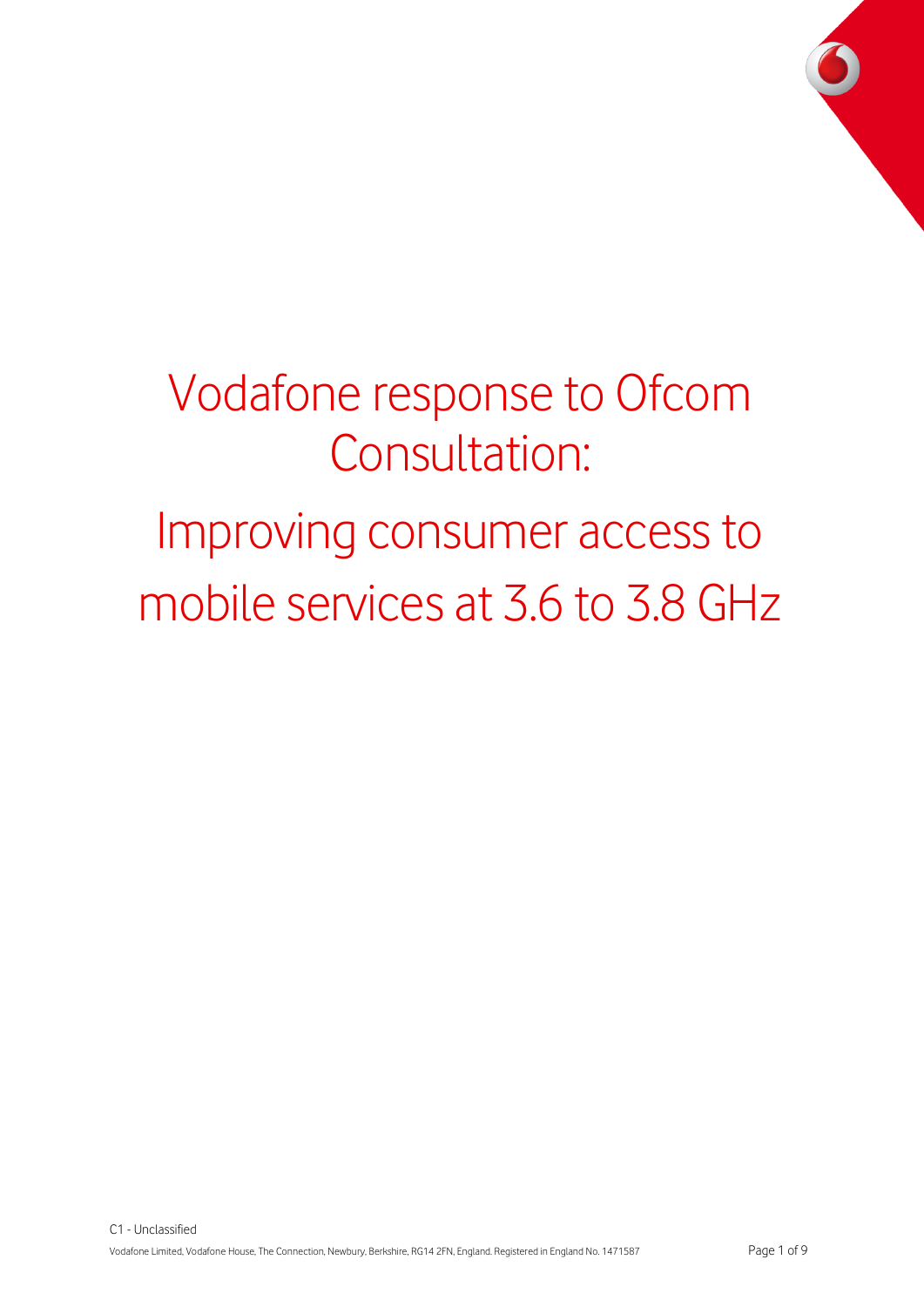

## 1 Summary

Vodafone welcomes the opportunity to comment on Ofcom's proposals for facilitating access to mobile services in the 3.6 to 3.8GHz band. Vodafone operates satellite earth stations utilising frequencies in the band, and obviously has an interest in using the band for 5G applications. As such, we have a foot in both camps on the debate of protection for incumbent usage versus innovative new services, and we have endeavoured to propose the most pragmatically workable outcome rather than simply prioritising an outcome which favours one application: we trust Ofcom will consider our input in this light.

The 3.6 to 3.8GHz band should be made available for mobile usage at the earliest possible opportunity, preferably in a timescale that would allow it to be brought into service contemporaneously with the 3.4 to 3.6GHz band.

In an ideal world it would be possible to allow incumbent users to continue to use the band in parallel with mobile users; however it is doubtful whether this will be technically feasible universally. In this response, Vodafone sets out options additional to those identified by Ofcom to mediate between incumbent and mobile usage. In the event that these aren't acceptable, it is with regret that we conclude that incumbent usage should not be protected beyond a transition period.

We set out options for UK Broadband's licence in this band; we accept the licence continuing, but only if an Annual Licence Fee consistent with the economic value of the spectrum is charged, and if Ofcom brings the licence within the scope of the Mobile Trading Regulations.

### 2 Answers to questions

Question 1: Do you have any comments on the use of the 3.6 to 3.8 GHz band by existing services?

Vodafone considers that Ofcom has succinctly summarised the current usage of the band. Much of the usage is legacy, based upon the prevalent state-of-the-art of technology at time of deployment, and users might not choose to use such frequencies in the event that they were deploying today. This doesn't mean a presumption that such usage is inefficient, as the cost of migration to a more suitable band/mechanism may outstrip the benefits, but conversely it does imply that it cannot be presumed that just because something has always been done in a particular way means it should be similarly be allowed to continue to do so.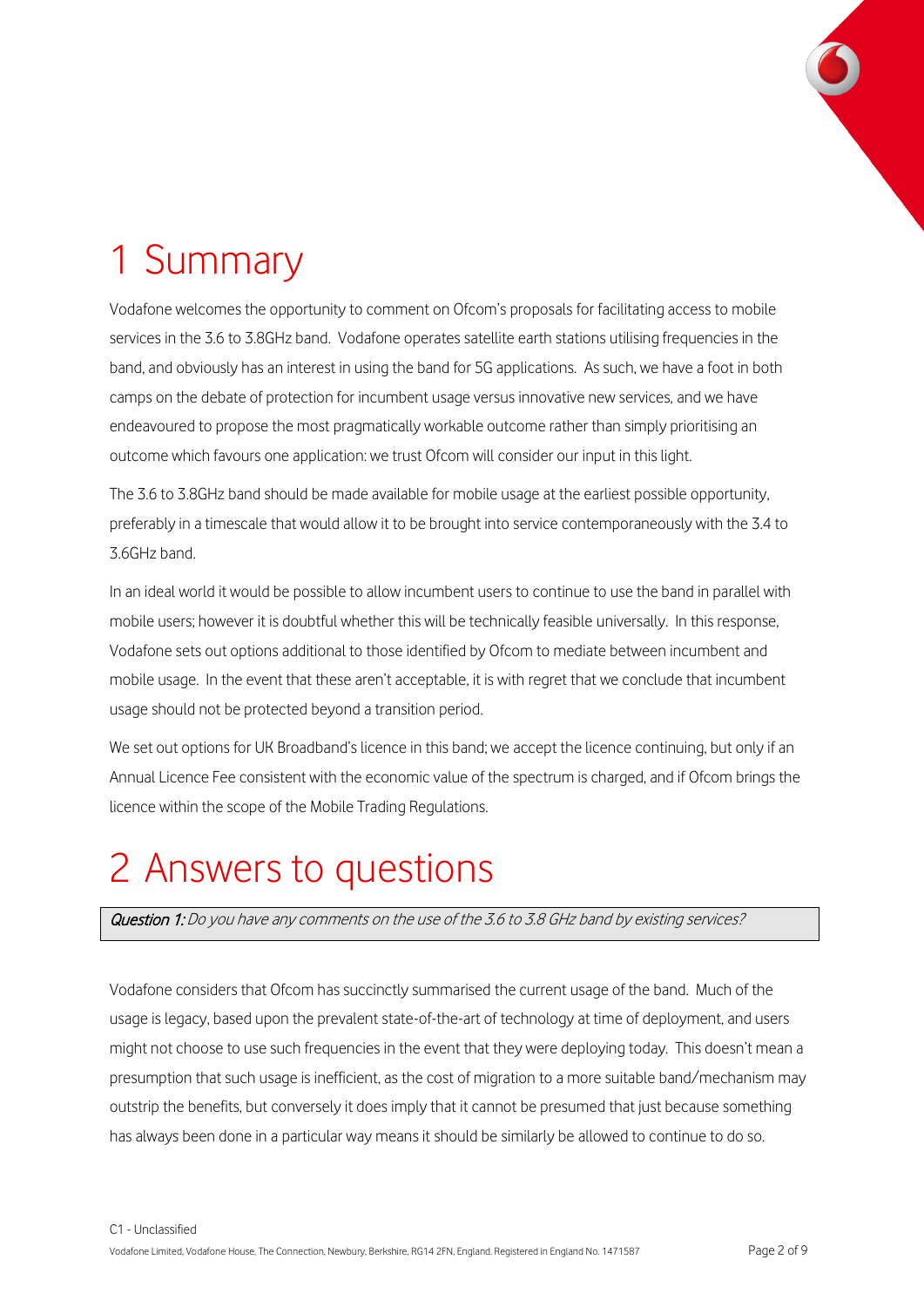For fixed links, it could well be that it is possible to readily replace the current deployments with either fibre, or microwave links from other bands. The situation will undoubtedly vary by location, with migration in for example south-east England being more practicable than in the Scottish highlands and islands.

C-band satellite links are used for a series of applications, with the choice of this band generally being driven by weather characteristics at the far-end. Where possible, Vodafone is using higher frequency bands, and where possible within C-band, the top end (3.8-4.2GHz) frequencies are targeted. However, this is not universally possibly and fundamentally we are driven by customer requirement and in turn the capabilities of the satellite. Obviously, given the cost of manufacture and deployment, the satellites have very long design lives and it's not practicable to simply replace the transponders on them while in flight!  $\mathcal{X}$ .

Satellite earth stations are deployed in a variety of locations, and it is important that Ofcom takes this into account; it is one thing to arrange protection for an earth station situated in a well-shielded rural area, and quite a different proposition to mandate protection for an earth station with beams pointing across urban areas.

We note UK Broadband's (UKBB's) usage of the band, which seems somewhat shrouded in mystery (in particular the balance of usage between this band and frequencies in the 3.4-3.6GHz band). Whilst it was a sensible opportunistic approach to licence UKBB to use these frequencies, with hindsight if it had been known quite how critical the 3.4-3.8GHz band would become for 5G deployment, licensing a niche application on an open-ended basis might not have been the best idea. However, "we are where we are", and given Vodafone believes that Ofcom should use its spectrum management powers only in the most extreme cases, we consider that economic signals should be used to ensure efficient usage of the band (we elaborate on this in our response to Question Four).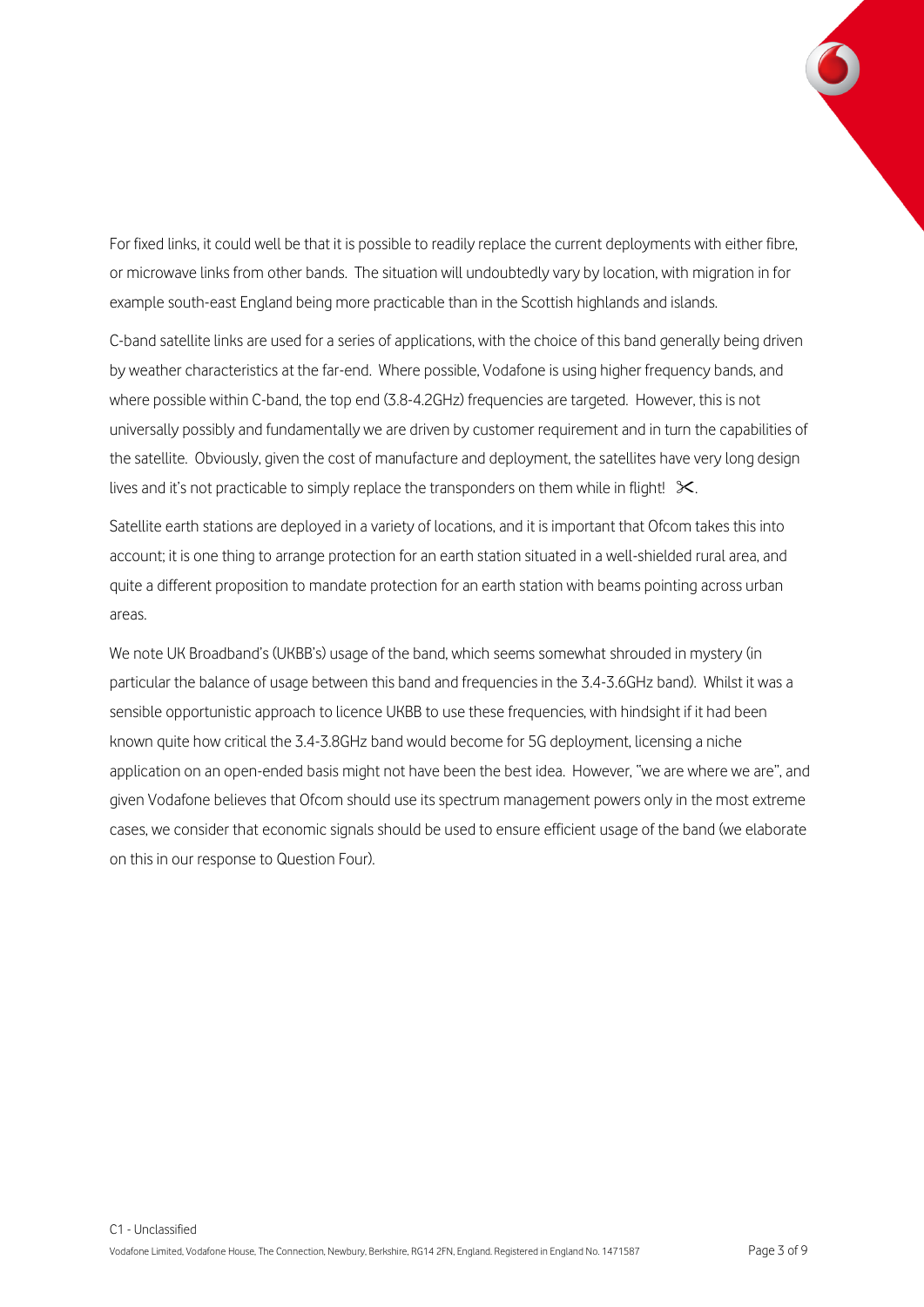

Question 2: Do you agree with our identification of a trend towards the use of mobile in the 3.6 to 3.8 GHz band?

Vodafone is in absolute agreement.

We are mindful that it might be argued that at an ITU-R/WRC level, the status is only that mobile has a secondary allocation in Region 1 (including Europe), with the primary services continuing to be fixed/fixedsatellite. However, to use this as a justification that mobile be somehow subservient to the incumbent applications at a national level would be short-sighted<sup>1</sup>. There is impetus at a European level to use the 3.6-3.8GHz bands for 5G mobile, with RSPG recommending its usage and other national administrators making similar preparatory moves to Ofcom (for example, Ireland is due to auction the band early in 2017, the Czech authorities are consulting and Romania/Hungary have already issued licences). Subsequent WRC outcomes will undoubtedly reflect the changing landscape. If the UK is not to be left in the slow-lane with respect to 5G deployment, Ofcom must ensure that the band is made available for mobile usage at the earliest possible opportunity.

Question 3: Do you agree with our high level proposal to make 116 MHz within the 3.6 to 3.8 GHz band available for mobile and 5G services, bearing in mind our statutory duties and the high level trends we have identified?

Yes, Vodafone absolutely agrees with Ofcom's proposal.

 $\overline{\phantom{0}}$ 

 $1$  We note that the purpose of this is to ensure protection at an international level, e.g. that UK deployment doesn't affect incumbent usage in the Republic of Ireland, rather than an intervention by the ITU-R in national-specific matters.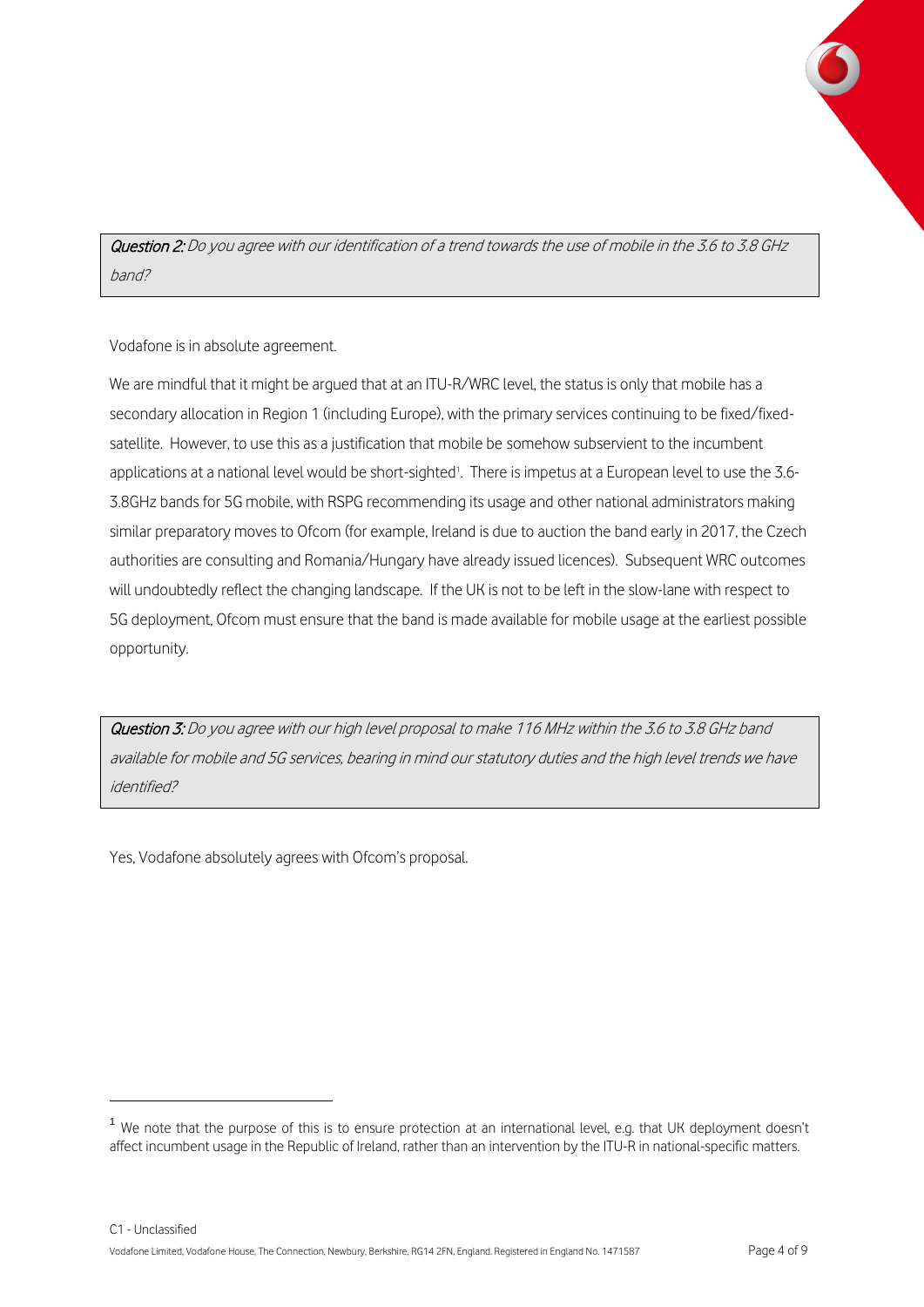

Question 4: Do you agree with our general approach regarding spectrum currently licensed to UK Broadband?

Per our response to Question One, "you wouldn't start from here". However, Ofcom must deal with the reality of the situation and make policy decisions based upon that.

The three principal possibilities that Ofcom could adopt would seem to be:

- 1. Withdraw the licence under Ofcom's spectrum management powers and re-issue (with UKBB having the ability, along with anyone else, to bid for that spectrum), or
- 2. Use spectrum management powers to freeze the licence at today's level of deployment, with UKBB needing to coordinate existing and future deployments, or
- 3. Vary UKBB's licence to harmonise with future mobile licences.

As outlined in our response to Q1, on balance we consider the first option to be unduly draconian, as it would leave great uncertainty for UKBB<sup>2</sup> and arguably raise questions about stranded investment where UKBB has already deployed. Although it is the "cleanest" solution, we therefore do not support it.

Option Two would allow Ofcom to issue a sub-national mobile licence, representing the areas where UKBB has not deployed. UKBB could bid for this licence and together with their existing/frozen licence create a harmonised national licence if they so wished. This approach would protect UKBB's existing deployments while still allowing usage of the band for mobile usage in other locations. A cap could be agreed on deployments to be made prior to any subsequent licence-award, with these interim deployments following the existing approach. Beyond this, UKBB could make further deployments by arranging spectrum sharing agreements with the eventual licensee.

However, we cannot comment on whether this is a realistic approach because we don't have information on the level of UKBB's deployment. If UKBB's current usage of the band is minimal, it could be that the licence created by areas without existing UKBB deployments could be essentially national, or conversely it could be that UKBB has significantly deployed therefore a fragmented/limited-value licence would be created. We urge Ofcom to consider whether the proposal would work in light of its greater knowledge of UKBB's deployments.

 $\overline{\phantom{0}}$ 

<sup>&</sup>lt;sup>2</sup> And, by extension, any other spectrum licence-holder.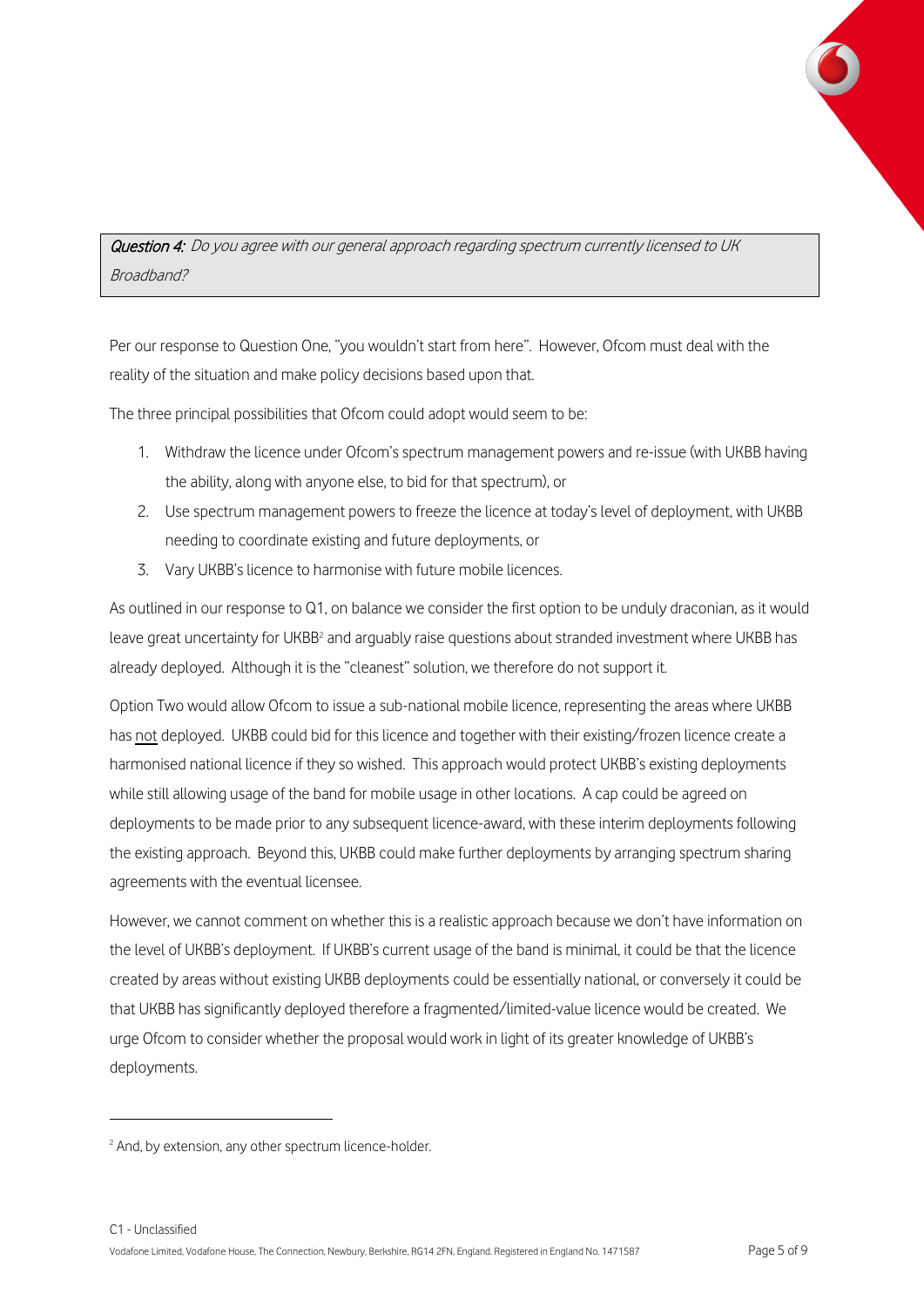

Option Three is in essence Ofcom's proposal. We are supportive if Option Two is considered and rejected, but only if:

 Ofcom issues clear signals that the Annual Licence Fees (ALFs) payable by UKBB will be adjusted to reflect, on an Administered Incentive Pricing (AIP) basis, that UKBB's incumbency is blocking usage by other mobile users. We would expect that this should apply from whenever there is a suitable ecosystem for mobile in the 3.6-3.8GHz band, which may well pre-date when Ofcom is able to auction the remainder of the band for mobile usage (i.e. in this situation UKBB's incumbency would be blocking the 84MHz being auctioned, regardless of other factors setting the timescale for licensing the remainder of the band).

Depending upon the timing, Ofcom could set the ALF according to the outcome of the 3.4-3.6GHz auction (adjusted to reflect any coexistence limitations), or upon the outcome of the award of the remainder of the 3.6-3.8GHz band, or in stages based upon one then the other.

By signalling the setting of an appropriate ALF, this will allow UKBB to make efficient investment decisions based upon their future cost base.  $\mathbb X$ . It may well still be economically efficient for UKBB to invest in the band given the appropriate ALF, or they could choose to trade some or all of the licence to a third party (or return to Ofcom) – that would be UKBB's decision.

 Ofcom makes the UKBB licence subject to the Mobile Trading Regulations (MTRs). In the consultation on the auction arrangements for the 3.4-3.6GHz band<sup>3</sup>, Ofcom has made it clear that for the long term, it has the option to address spectrum asymmetry issues via conditions in subsequent awards such as 700MHz and 3.6-3.8GHz. Therefore, in the event of a trade of spectrum in this band, it is only correct that Ofcom undertakes due diligence of that trade to ensure there are no adverse competitive consequences. Making UKBB's licence subject to the MTRs with immediate effect is absolutely necessary.

ı

<sup>3&</sup>lt;br>https://www.ofcom.org.uk/ data/assets/pdf\_file/0026/93545/award-of-the-spectrum-bands-consultation.pdf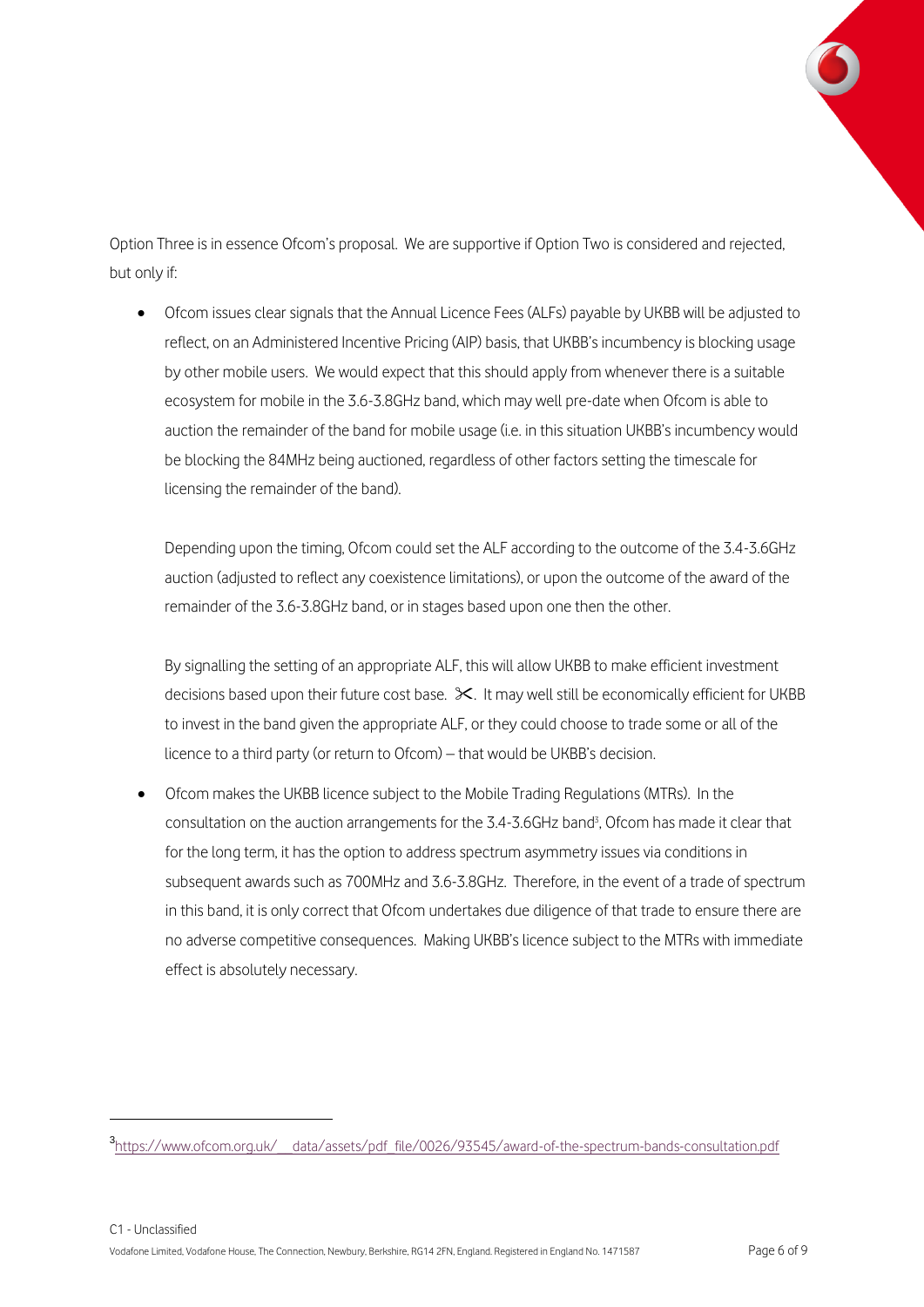

Question 5: Do you agree with our assumptions, methodology, and conclusions with regards to potential coexistence between mobile and existing fixed links and satellite earth stations? Please refer to annex 5 for further details.

Vodafone agrees. For the avoidance of doubt usage of the mobile spectrum solely for small cell purposes alone would impose a significant restriction on network rollout and is not something which would be acceptable.

Question 6: Do you have a view on any of the two options we identified? Question 7: Do you have any quantitative evidence on the costs and benefits associated with the options? This include costs for existing users and/or consumers of existing services associated with potential changes, and benefits to UK consumers in gaining access to mobile services in this band. Question 8: Do you have any other suggestions that would allow widespread 5G availability using the 3.6 to 3.8 GHz band across the UK while allowing certainty for Improving consumer access to mobile services at 3.6 to 3.8 GHz at least some existing users to continue to provide the benefits currently provided by use of the 3.6 to 3.8 GHz band?

Question 9: Do you have any comments in relation to these proposals?

In an ideal world, the current rights of spectrum usage for incumbent users would be protected, while allowing usage of the spectrum for 5G mobile services. Regrettably, this is unlikely to be technically feasible and Ofcom must therefore find the optimum balance between incumbent users and the rapidly growing mobile economy.

The two options set out by Ofcom are possibilities, but are blunt instruments; the optimal approach almost certainly lies somewhere in the middle. Protecting all incumbent installations (Option A) would significantly devalue the spectrum for mobile purposes (potentially to the point of it having no value), while providing no long-term protection (Option B) would mean that incumbent installations with no practicable chance of affecting mobile rollout could be unnecessarily decommissioned. Vodafone can foresee two other solutions to bridge this gap, one geography driven and one economic, as set out below.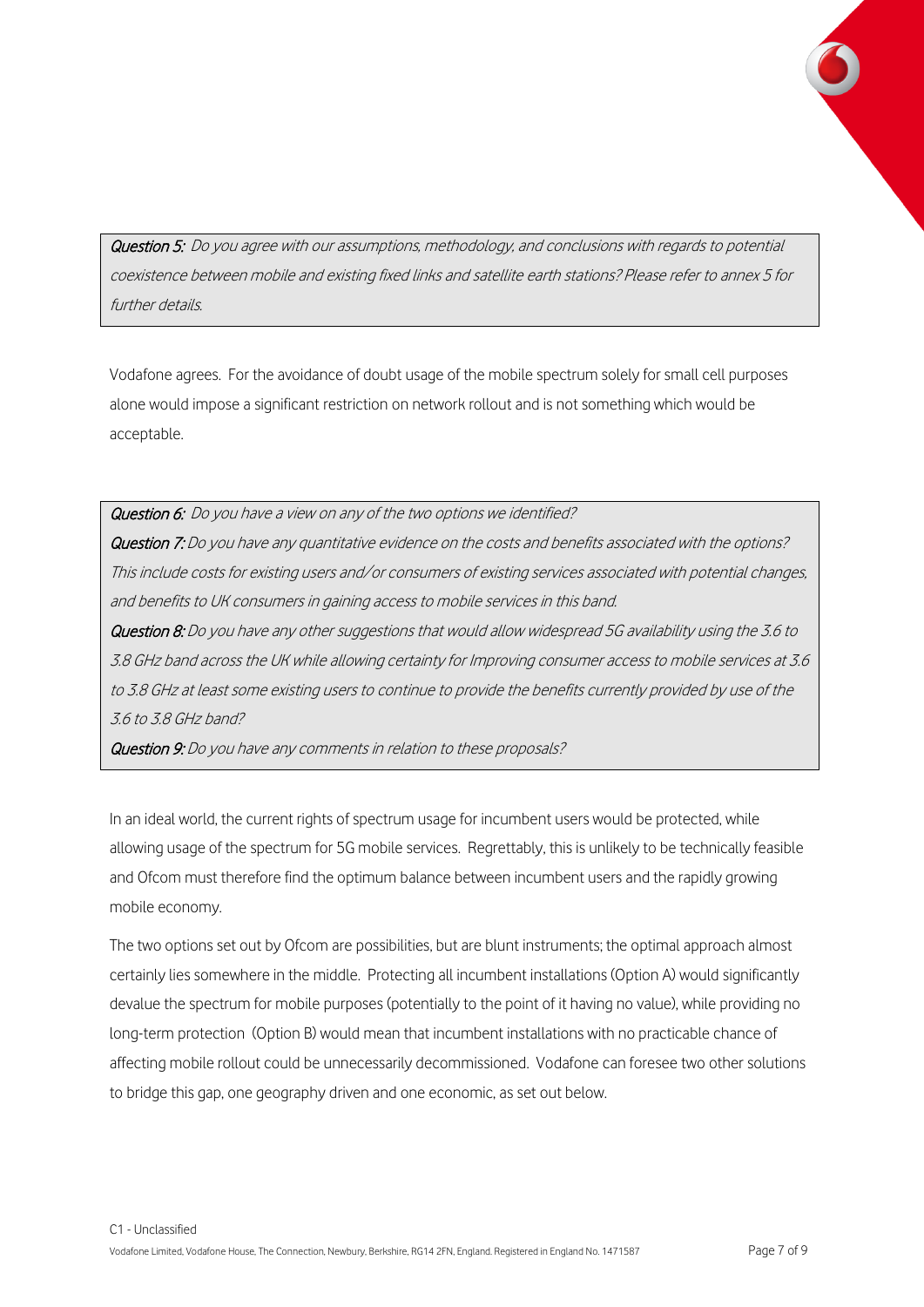

#### Option C – geography driven coexistence

In this Option, satellite and terrestrial links in rural areas would be afforded protection, while those in more urban areas would have protection withdrawn after a suitable notice period.

For incumbents classified as rural, exclusion/coordination zones would be put in place around the sites, which new mobile licensees would be required to respect. The mobile licensee could negotiate with the operators of rural links to modify these zones.

It would be open for incumbents classified as urban to negotiate with new mobile licensees for continued access (either temporarily or more permanently), but no regulatory protection would be provided.

We recognise, of course, that this approach would leave a quandary for Ofcom in specifying which sites fall into which category. It could also be portrayed as unfair because the incumbent user in a rural location is allowed to continue, while one in an urban area may need to change frequencies or location; however that is merely reflective that the economic cost of allowing the latter to continue is far higher.

In terms of categorising, in some cases this will be obvious – earthstations in central London and fixed links in South East England are clearly urban, whereas earthstations in Cornwall, Herefordshire or Oxfordshire and fixed links to the Western Isles are clearly rural. For others, it may be necessary to undertake a consultation process whereby Ofcom establishes the nature of the required exclusion/coordination zone and prospective bidders for mobile spectrum indicate whether this would have a low, medium or high impact on their rollout. The work of Ordance Survey in developing more detailed mapping capabilities could inform this, and Ofcom should work with Ordance Survey to prioritise locations where this is implemented.

#### Option D – economic driven coexistence

Under this Option, the default situation would be that incumbent links are afforded no protection, but the licences awarded to new entrant mobile users would require them to negotiate in good faith on request to allow coexistence. The footprints around which incumbent users are permitted to negotiate would form part of the new licences. A fee structure would be agreed by Ofcom, which would essentially reflect the AIP value of the area forgone to mobile by protecting the installation (\*), set based upon the auction outcome plus a premium (\*\*).

(\*) This AIP would need to incorporate a gradient reflecting that the value of the spectrum in urban areas will be considerably higher than that in rural areas. We suggest that Ofcom could determine a metric for this with respect to information supplied to it as part of the annual Connected Nations information gathering